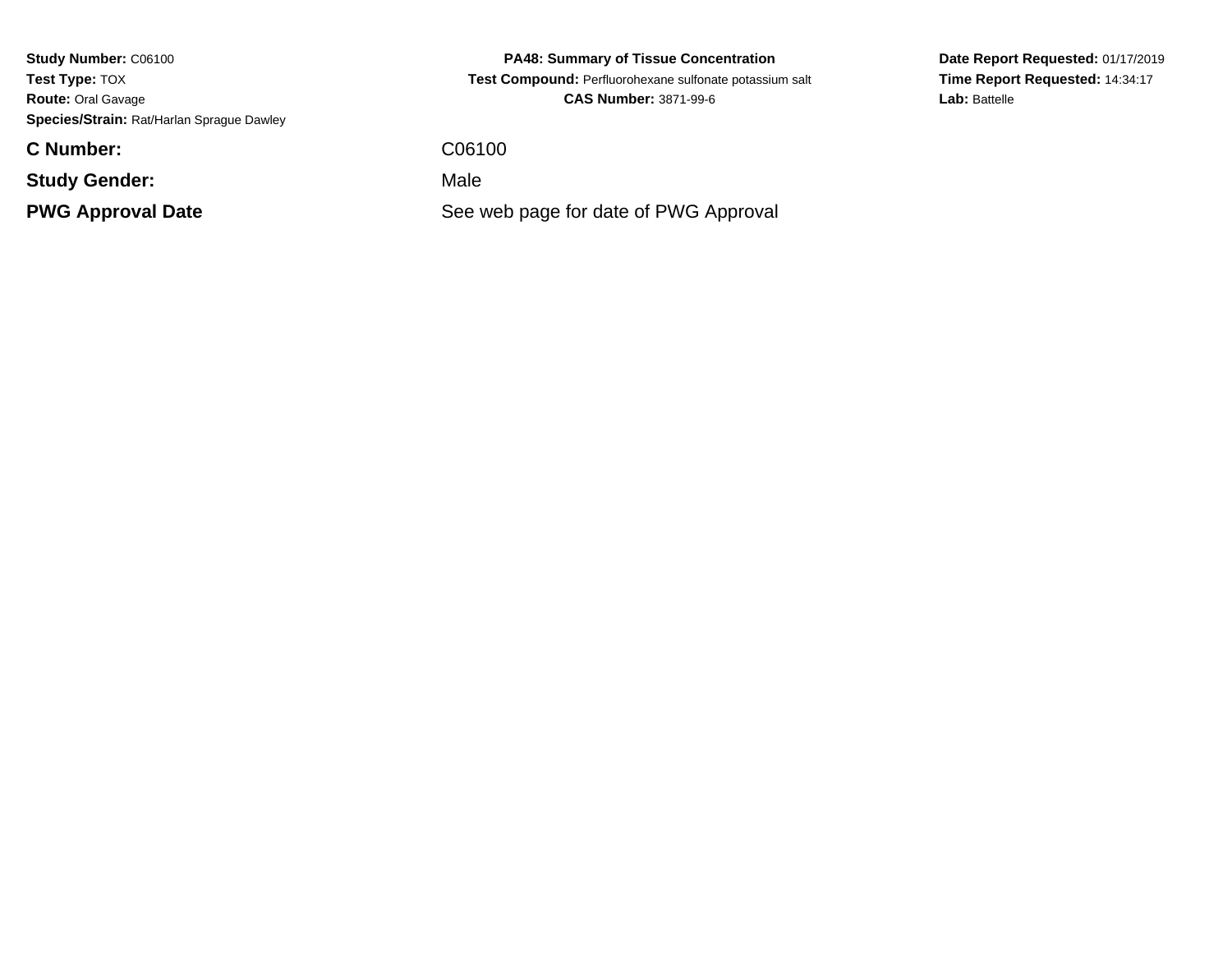**Study Number:** C06100

**Test Type:** TOX

**Route:** Oral Gavage

**Species/Strain:** Rat/Harlan Sprague Dawley

**PA48: Summary of Tissue Concentration**

**Test Compound:** Perfluorohexane sulfonate potassium salt

**CAS Number:** 3871-99-6

**Date Report Requested:** 01/17/2019 **Time Report Requested:** 14:34:17**Lab:** Battelle

|                                              |                          | Male                            |                                 |                                 |  |
|----------------------------------------------|--------------------------|---------------------------------|---------------------------------|---------------------------------|--|
| Dose (mg/kg/day)                             | 0                        | 0.625                           | 1.25                            | 2.5                             |  |
| (mmol/kg/day)                                | 0                        | 0.0016                          | 0.0031                          | 0.0062                          |  |
| Plasma Concentration (ng/ml)                 | $(10)$ **<br>± 14<br>102 | $(10)$ **<br>± 3518<br>66760    | $(10)$ **<br>92080<br>± 3348    | $(10)$ **<br>129000<br>± 5504   |  |
| Plasma Concentration (uM)                    | $0.3 \pm 0.0$ (10) **    | $(10)$ **<br>8.8<br>$166.9 \pm$ | 230.1<br>$8.4$ (10) **<br>$\pm$ | 322.4 $\pm$<br>$13.8$ $(10)$ ** |  |
| Normalized Plasma Concentration (uM/mmol/kg) |                          | $106816.0 \pm 5629.3$<br>(10)   | $73664.0 \pm 2678.3$ (10)       | $51600.0 \pm 2201.4$ (10)       |  |
| Liver Concentration (ng/g)                   | <b>BD</b>                | ± 1314<br>(10)<br>39880         | 58590<br>± 1976<br>(10)         | 98250<br>± 3073<br>(10)         |  |
| Liver Concentration (uM)                     | <b>BD</b>                | 3.3<br>(10)<br>99.7<br>$\pm$    | 146.4 $\pm$<br>4.9(10)          | $245.6 \pm$<br>7.7<br>(10)      |  |
| Normalized Liver Concentration (uM/mmol/kg)  |                          | (10)<br>63808.0 $\pm$ 2102.7    | $46872.0 \pm 1580.6$ (10)       | $39300.0 \pm 1229.1$ (10)       |  |
| Liver/Plasma Ratio                           | <b>BD</b>                | 0.03(10)<br>$0.61 \pm$          | 0.02(10)<br>$0.64 \pm$          | 0.04(10)<br>$0.77 \pm$          |  |
|                                              |                          |                                 |                                 |                                 |  |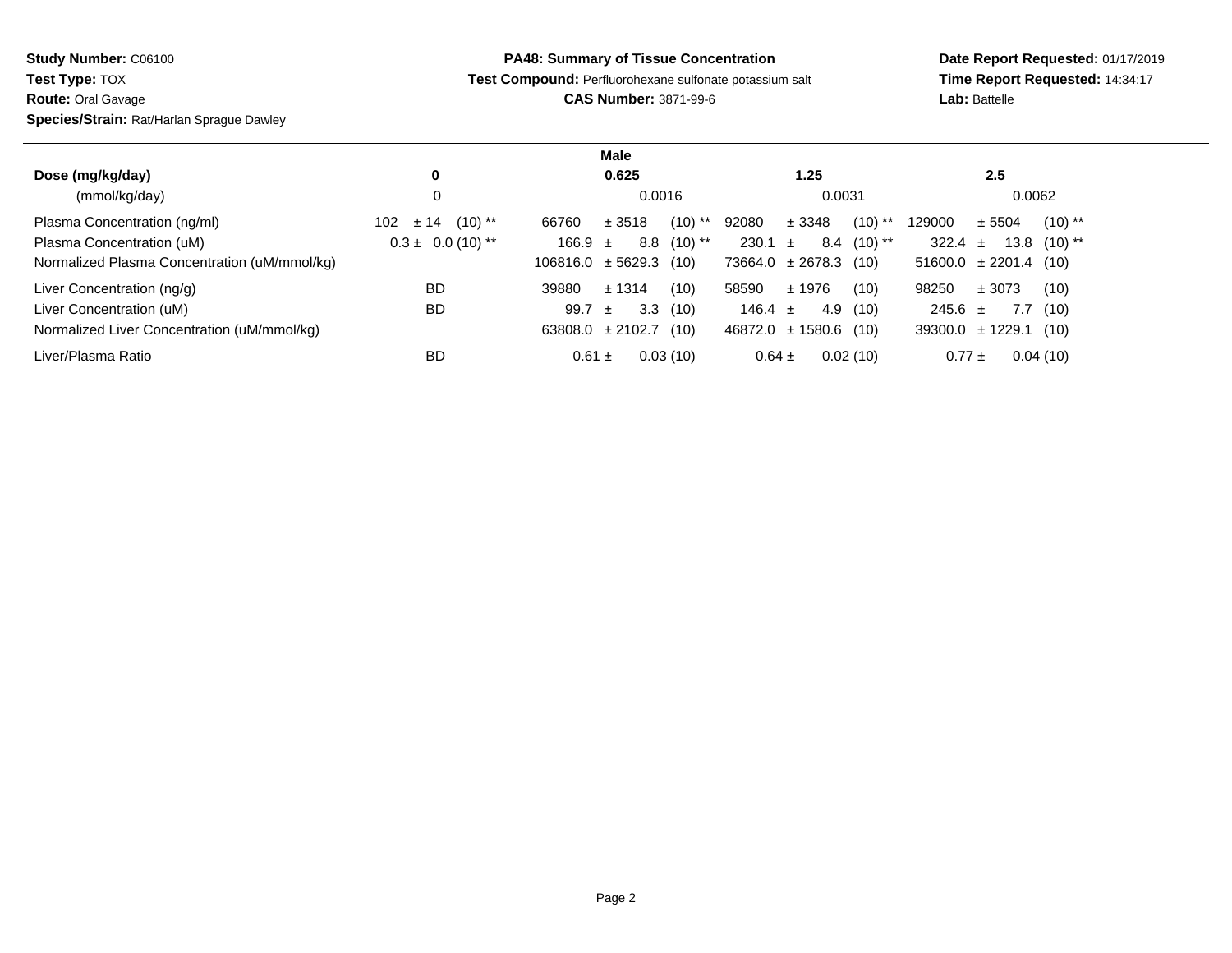**Study Number:** C06100**Test Type:** TOX **Route:** Oral Gavage**Species/Strain:** Rat/Harlan Sprague Dawley

|                                              |                               | Male                            |
|----------------------------------------------|-------------------------------|---------------------------------|
| Dose (mg/kg/day)                             | 5                             | 10                              |
| (mmol/kg/day)                                | 0.0125                        | 0.025                           |
| Plasma Concentration (ng/ml)                 | $(10)$ **<br>161700<br>± 2512 | 198300<br>$(10)$ **<br>$±$ 4996 |
| Plasma Concentration (uM)                    | 6.3 $(10)$ **<br>404.1 $\pm$  | 495.6 $\pm$<br>$12.5$ $(10)$ ** |
| Normalized Plasma Concentration (uM/mmol/kg) | $32340.0 \pm 502.5$ (10)      | $19830.0 \pm 499.6$ (10)        |
| Liver Concentration (ng/g)                   | ±9669<br>(10)<br>161700       | 241300<br>± 9090<br>(10)        |
| Liver Concentration (uM)                     | 24.2 (10)<br>404.1 $\pm$      | $603.1 \pm 22.7$<br>(10)        |
| Normalized Liver Concentration (uM/mmol/kg)  | $32340.0 \pm 1933.8$ (10)     | $24130.0 \pm 909.0$ (10)        |
| Liver/Plasma Ratio                           | 0.05(10)<br>$1.00 \pm$        | 0.04(10)<br>1.22 $\pm$          |